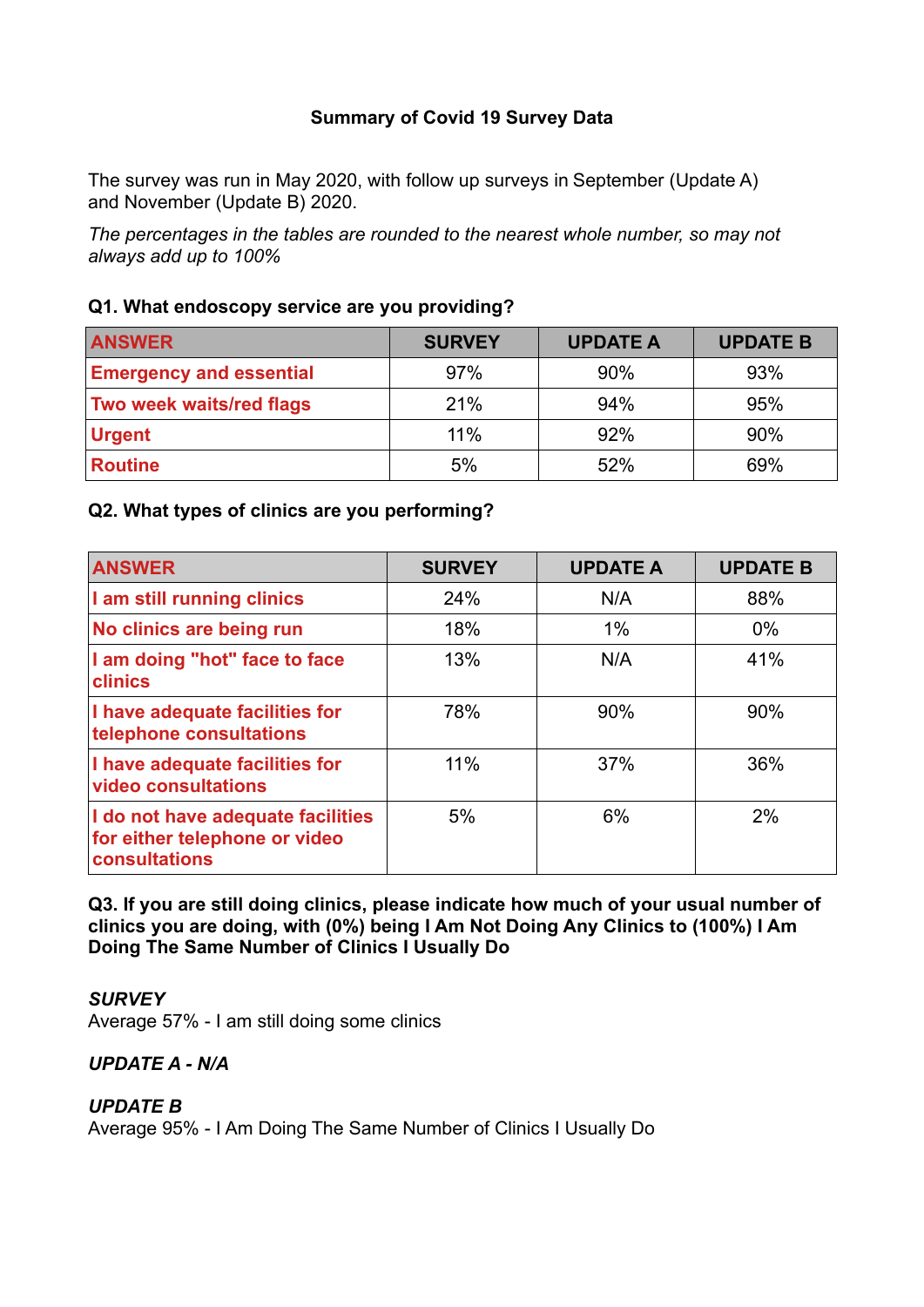**Q4. If you are doing clinics, what level of priority patients are you consulting? Check all that apply**

| <b>ANSWER</b>                  | <b>SURVEY</b> | <b>UPDATE A</b> | <b>UPDATE B</b> |
|--------------------------------|---------------|-----------------|-----------------|
| <b>Two week wait/red flags</b> | 80%           | 93%             | 92%             |
| Urgent                         | 82%           | 89%             | 92%             |
| <b>Routine</b>                 | 51%           | 71%             | 92%             |

**Q5. Please tell us how you are dealing with all other referrals that you are not seeing (virtually or otherwise) or endoscopy referrals**

| <b>ANSWER</b>                                                                                 | <b>SURVEY</b> | <b>UPDATE A</b> | <b>UPDATE B</b> |
|-----------------------------------------------------------------------------------------------|---------------|-----------------|-----------------|
| All these referrals are being<br>collated by me to be seen post<br><b>COVID</b>               | 15%           | 21%             | 4%              |
| All these referrals are being<br>collated by the administrative<br>team to be seen post COVID | 56%           | 47%             | 40%             |
| There are no plans put in place<br>as to how they will be dealt with<br>post COVID            | 9%            | 9%              | 9%              |
| <b>Other (please specify)</b>                                                                 | 20%           | 37%             | 47%             |

## **Q6. Please tell us what additional duties you have been re-deployed to due to COVID**

| <b>ANSWER</b>                                                                                | <b>SURVEY</b> | <b>UPDATE A</b> | <b>UPDATE B</b> |
|----------------------------------------------------------------------------------------------|---------------|-----------------|-----------------|
| <b>General internal medicine</b>                                                             | 69%           | N/A             | 54%             |
| <b>Looking after COVID patients</b>                                                          | 66%           |                 | 58%             |
| <b>Resident on call</b>                                                                      | 24%           |                 | 12%             |
| <b>Looking after ventilated patients</b>                                                     | 3%            |                 | 2%              |
| Non patient facing duties, e.g.<br>telephone helpline, coordinating<br><b>COVID response</b> | 26%           |                 | 28%             |
| <b>Other (please specify)</b>                                                                | 15%           |                 | 28%             |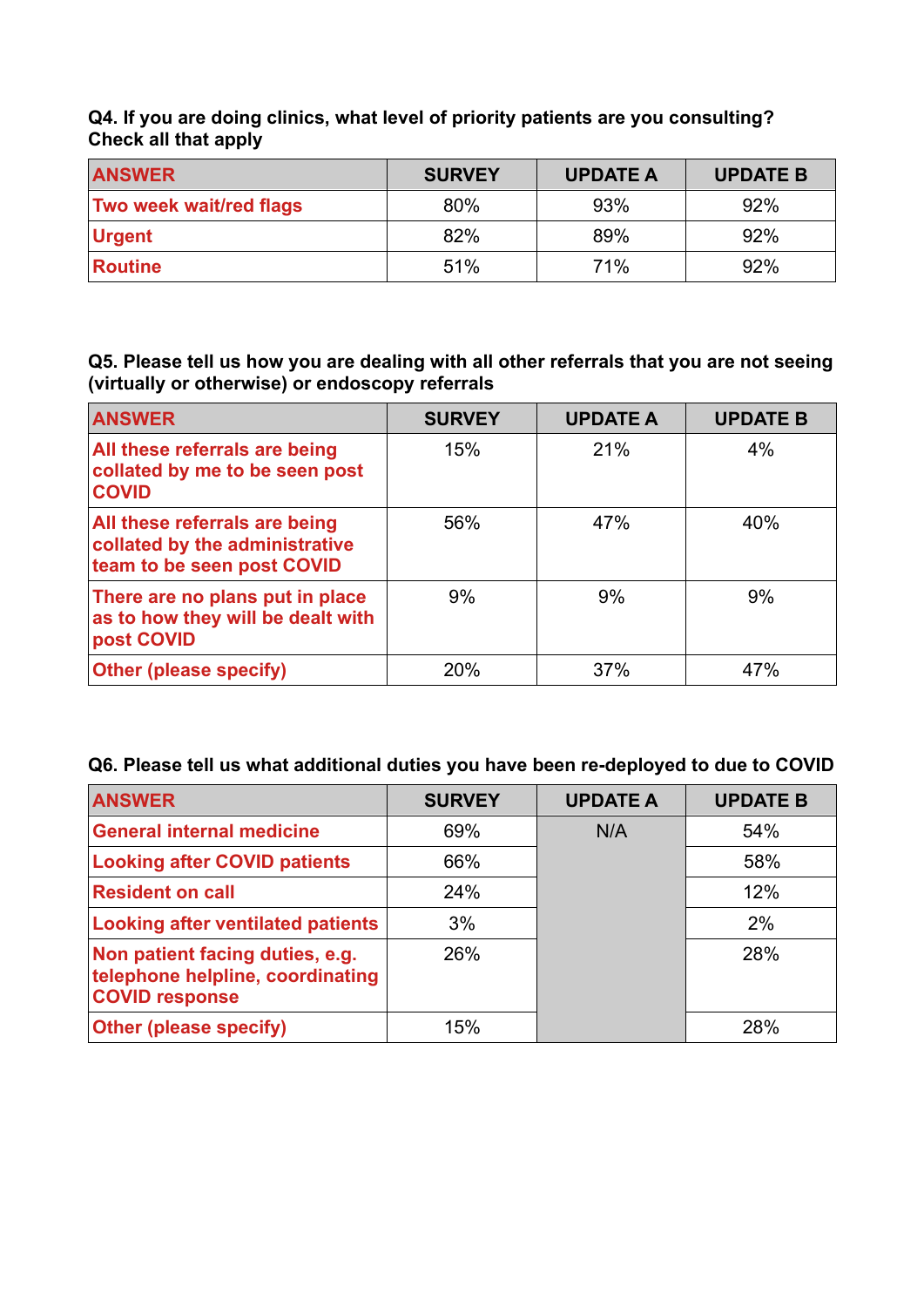**Q7. If you are an at risk individual, are you provided with a clean space as defined by the BSG?**

| <b>ANSWER</b>            | <b>SURVEY</b> | <b>UPDATE A</b> | <b>UPDATE B</b> |
|--------------------------|---------------|-----------------|-----------------|
| <b>Yes</b>               | 48%           | N/A             | 52%             |
| $\overline{\mathsf{No}}$ | 35%           |                 | 24%             |
| Partially                | 17%           |                 | 24%             |

**Q8. Have other members of your team been re-deployed? e.g. liver, IBD, endoscopy nurses**

| <b>ANSWER</b> | <b>SURVEY</b> | <b>UPDATE A</b> | <b>UPDATE B</b> |
|---------------|---------------|-----------------|-----------------|
| <b>Yes</b>    | 92%           | 7%              | 64%             |
| $\mathsf{No}$ | 8%            | 93%             | 36%             |

**Q9. Tell us where your emergency/essential endoscopies are being done and the staffing available. Please check all that apply**

| <b>ANSWER</b>                                                               | <b>SURVEY</b> | <b>UPDATE A</b> | <b>UPDATE B</b> |
|-----------------------------------------------------------------------------|---------------|-----------------|-----------------|
| These endoscopies are done in<br>theatre only                               | 13%           | 10%             | 7%              |
| These endoscopies are done in<br>the endoscopy unit only                    | 20%           | 8%              | 12%             |
| These endoscopies are done in<br>both theatre and the endoscopy<br>unit     | 69%           | 83%             | 88%             |
| I have access to trained<br>endoscopy nursing staff for<br>these procedures | 47%           | 52%             | 71%             |

**Q10. Can you access the following radiological investigations? Please check all that apply**

| <b>ANSWER</b>                                                     | <b>SURVEY</b> | <b>UPDATE A</b> | <b>UPDATE B</b> |
|-------------------------------------------------------------------|---------------|-----------------|-----------------|
| <b>USS abdomen</b>                                                | 85%           | N/A             | 100%            |
| <b>CT colon</b>                                                   | 39%           |                 | 88%             |
| <b>CT chest abdomen and pelvis</b>                                | 99%           |                 | 100%            |
| <b>IMRCP</b>                                                      | 76%           |                 | 100%            |
| <b>GI cancer staging investigations</b><br>such as PET CT +/- EUS | 41%           |                 | 100%            |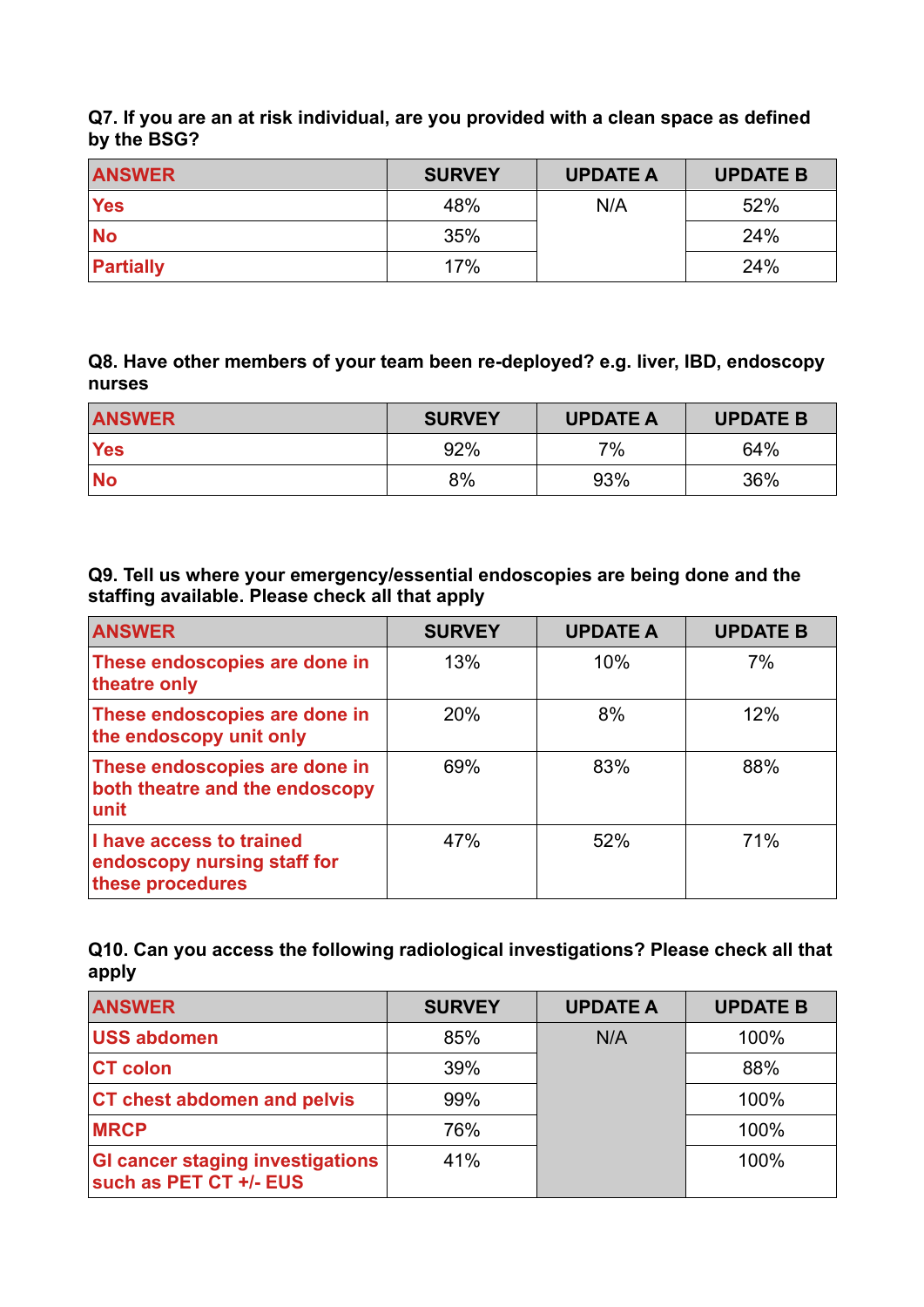**Q.11 not a match between Spring Survey, Census and November Survey – question is slightly different and data will not align.**

| <b>ANSWER</b>                                                                                | <b>SURVEY</b> | <b>UPDATE A</b> | <b>UPDATE B</b> |
|----------------------------------------------------------------------------------------------|---------------|-----------------|-----------------|
| <b>Provide guidances relevant to</b><br>gastroenterology practice<br>during COVID19          | 86%           | N/A             | 92%             |
| <b>Provide educational webinars</b>                                                          | 48%           |                 | 57%             |
| <b>Provide sign posting to wellness</b><br><b>resources</b>                                  | 24%           |                 | 32%             |
| <b>Provide a toolkit for how to</b><br>restart services after the<br><b>COVID19 pandemic</b> | 82%           |                 | 64%             |

**Q.12. How can the BSG help you cope with the COVID 19 pandemic?**

**Q13. Overall do you think the guidance and communication from the BSG is appropriate and helpful? Please check the option that best reflects what you think.**

| <b>ANSWER</b>            | <b>SURVEY</b> | <b>UPDATE A</b> | <b>UPDATE B</b> |
|--------------------------|---------------|-----------------|-----------------|
| <b>Extremely Useful</b>  | 32%           | N/A             | 26%             |
| <b>Very Useful</b>       | 34%           |                 | 38%             |
| <b>Useful</b>            | 23%           |                 | 17%             |
| <b>Somewhat useful</b>   | 10%           |                 | 19%             |
| <b>Not at all useful</b> | 1%            |                 | 0%              |

# **Q14. Are you receiving helpful and appropriate "wellness" and other general support from you hospital/unit?**

| <b>ANSWER</b>              | <b>SURVEY</b> | <b>UPDATE A</b> | <b>UPDATE B</b> |
|----------------------------|---------------|-----------------|-----------------|
| <b>Very Supportive</b>     | 19%           | 18%             | 11%             |
| <b>Supportive</b>          | 41%           | 34%             | 37%             |
| <b>Somewhat supportive</b> | 26%           | 33%             | 30%             |
| <b>Little support</b>      | 11%           | 10%             | 14%             |
| No support                 | 4%            | 6%              | 9%              |